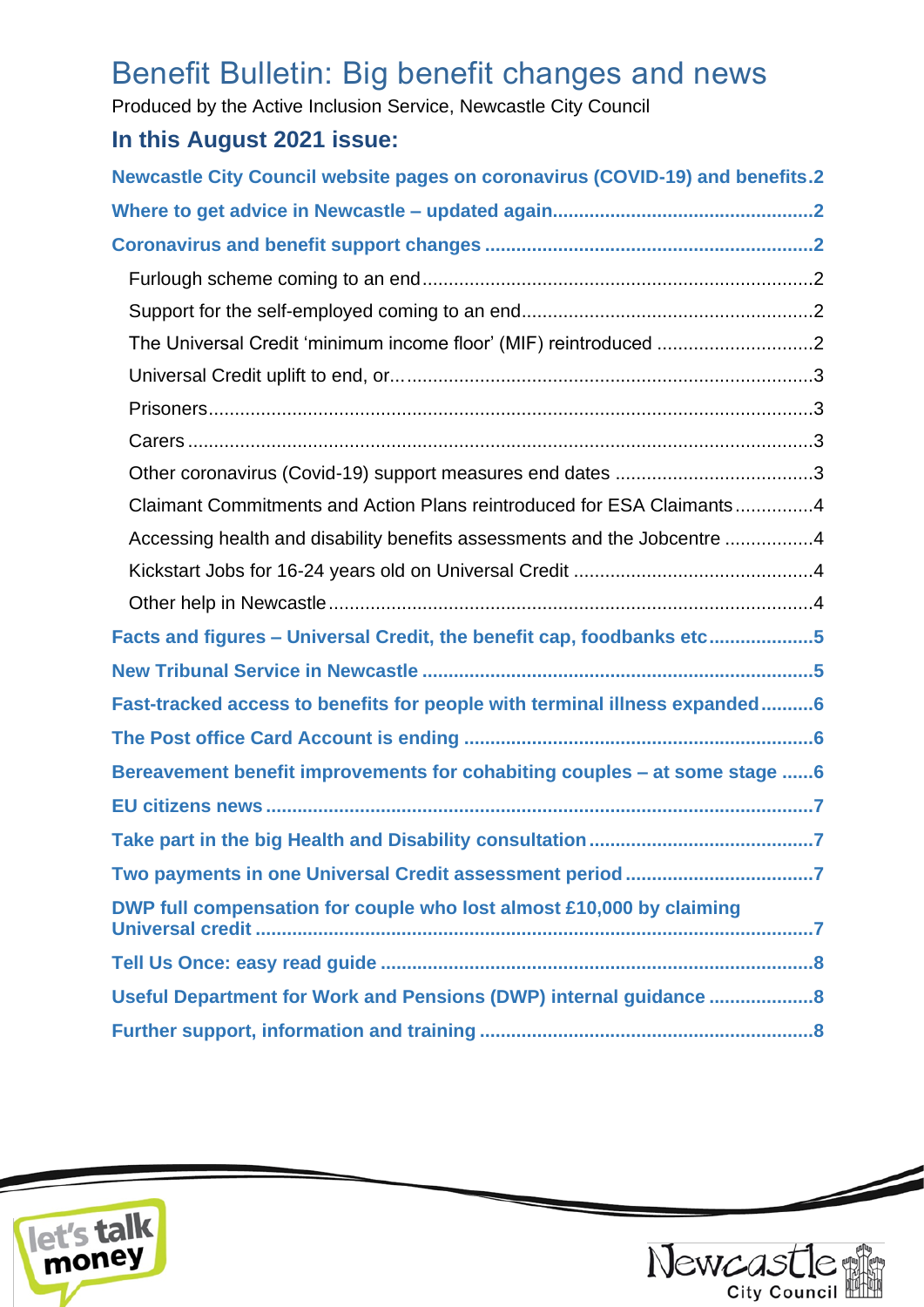## <span id="page-1-0"></span>**Newcastle City Council website pages on coronavirus (COVID-19) and benefits**

We continue to update these three website pages – with more details below:

Coronavirus and benefits – [what the changes mean for you](https://www.newcastle.gov.uk/services/welfare-benefits/welfare-rights-and-money-advice/coronavirus-and-benefits-what-changes) describes the main measures, explains what they mean for you and provides more detail including any potential issues

[Coronavirus and benefits –](https://www.newcastle.gov.uk/services/coronavirus-and-benefits-news) news includes the latest announcements and changes, so you can see them as they happen rather than being hidden in the detail

[Coronavirus and benefits –](https://www.newcastle.gov.uk/services/coronavirus-and-benefits-guidance-and-legislation) guidance and legislation provides background resources, with guidance from the government and independent sources and the legislation that has brought in some of the measures

## <span id="page-1-1"></span>**Where to get advice in Newcastle – updated again**

Like other services, most of Newcastle's advice services changed from face-to-face to mainly phone advice with some exceptions.

The latest details are in our **August** version of **Where to get advice in Newcastle**, which can be found on the Newcastle City Council website page: Benefit advice [services in Newcastle and benefit offices.](https://www.newcastle.gov.uk/services/welfare-benefits/welfare-rights-and-money-advice/benefit-advice-services-newcastle-and)

Professionals can get phone advice from [the Council's Welfare Rights' consultancy](https://www.newcastle.gov.uk/services/welfare-benefits/welfare-rights-and-money-advice/information-professionals-and-volunteers#consult)  [line.](https://www.newcastle.gov.uk/services/welfare-benefits/welfare-rights-and-money-advice/information-professionals-and-volunteers#consult)

## <span id="page-1-2"></span>**Coronavirus and benefit support changes**

#### <span id="page-1-3"></span>**Furlough scheme coming to an end**

The **furlough scheme** was extended to the end of September 2021 **with some changes.** For example, employers are being asked to contribute 10% in July and 20% in August and September as the scheme is gradually phased out. See this [Government](https://www.gov.uk/government/publications/changes-to-the-coronavirus-job-retention-scheme?utm_medium=email&utm_campaign=govuk-notifications&utm_source=fa4e2641-11fa-40a1-8d77-08ffb3b31253&utm_content=daily)  [guidance](https://www.gov.uk/government/publications/changes-to-the-coronavirus-job-retention-scheme?utm_medium=email&utm_campaign=govuk-notifications&utm_source=fa4e2641-11fa-40a1-8d77-08ffb3b31253&utm_content=daily) on the extension.

Other support for people into work such as Kickstart can be found on the Council webpages Coronavirus and benefits – [what the changes mean for](https://www.newcastle.gov.uk/services/welfare-benefits/welfare-rights-and-money-advice/coronavirus-and-benefits-what-changes)  [you](https://www.newcastle.gov.uk/services/welfare-benefits/welfare-rights-and-money-advice/coronavirus-and-benefits-what-changes) and [Coronavirus \(COVID-19\)](https://www.newcastle.gov.uk/services/public-health-wellbeing-and-leisure/public-health-services/coronavirus-covid-19)

#### <span id="page-1-4"></span>**Support for the self-employed coming to an end**

The **Self-Employment Income Support Scheme** was extended with a fifth grant. [Find](https://www.gov.uk/government/publications/self-employment-income-support-scheme-fifth-grant?utm_medium=email&utm_campaign=govuk-notifications&utm_source=2dad7e64-9421-4ce0-b27a-2005e70b5257&utm_content=daily)  [out if you're eligible for the fifth grant,](https://www.gov.uk/government/publications/self-employment-income-support-scheme-fifth-grant?utm_medium=email&utm_campaign=govuk-notifications&utm_source=2dad7e64-9421-4ce0-b27a-2005e70b5257&utm_content=daily) which covers the period from May 2021 to September 2021.

#### <span id="page-1-5"></span>**The Universal Credit 'minimum income floor' (MIF) reintroduced**

For the first 12 months of self-employment, the Universal Credit calculation takes **actual** income into account. After 12 months a rule called the 'minimum income floor' (MIF) is usually applied, where you are assumed to be earning at least the national minimum wage for the number of hours you are expected to work for, usually 35 hours a week. For some this means they are assumed to be earning more than they actually are and therefore get less Universal Credit. This rule was suspended from March 2020 but has been gradually phased in from August with jobcentre Work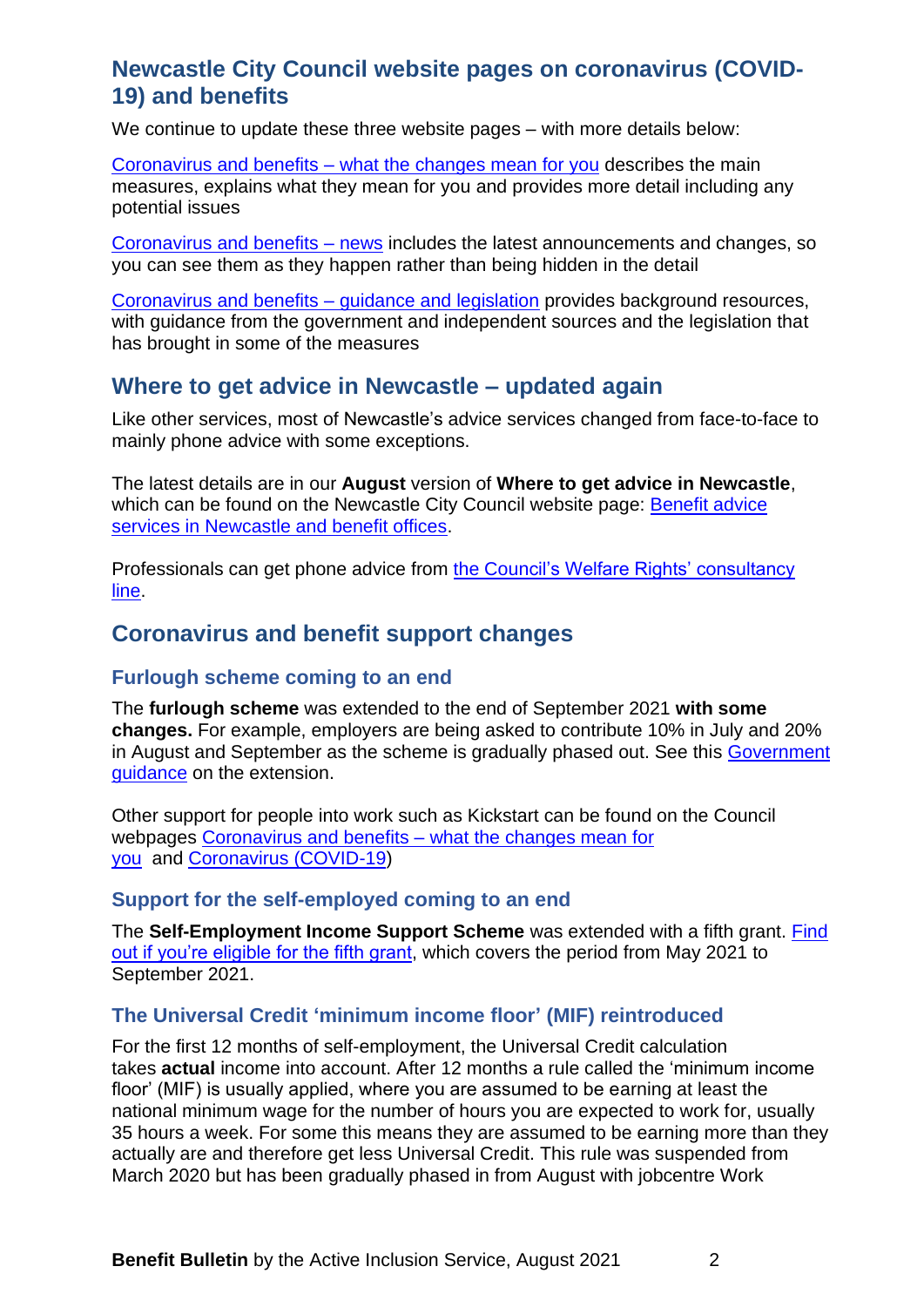Coaches having the discretion not to apply it if the earnings of the resident claiming Universal Credit continue to be affected by coronavirus (COVID-19).

Those who've already done their 12 months start-up before the start of Covid will be reassessed and contacted in August and will face reductions from their next assessment period. See Rightsnet's [open access](https://www.rightsnet.org.uk/welfare-rights/news/item/dwp-confirms-that-self-employed-universal-credit-claimants-will-begin-to-be-impacted-by-the-reintroduction-of-the-minimum-income-floor-from-mid-september-2021) item for more details.

This is a link to the [legislation](https://www.legislation.gov.uk/uksi/2021/807/made) making this change and the Explanatory [Memorandum](https://www.legislation.gov.uk/uksi/2021/807/memorandum/contents) which explains it and see the DWP's explanation to the [SSAC's July 21](https://www.gov.uk/government/organisations/social-security-advisory-committee/about/membership#minutes-of-meetings)  [meeting.](https://www.gov.uk/government/organisations/social-security-advisory-committee/about/membership#minutes-of-meetings)

#### <span id="page-2-0"></span>**Universal Credit uplift to end, or...**

The Universal Credit extra £20 per week continues until the end of September 2021. Specifically, [Regulation 2021/313](https://www.legislation.gov.uk/uksi/2021/313/regulation/3/made) said it will 'apply in (Universal Credit) assessment periods that end before 6 October 2021'. The DWP are informing people on their online Universal Credit journals.

Meanwhile many organisations are [campaigning](https://cpag.org.uk/keep-lifeline-stop-cut) to keep the £20 in payment such as Child Poverty Action Group, Save the Children and The Trussell Trust. See also the [Cross-committee letter to UK Secretaries of State](https://www.parliament.scot/chamber-and-committees/committees/current-and-previous-committees/session-6-social-justice-and-social-security-committee/correspondence/2021/letter-about-the-universal-credit-uplift-to-uk-secretaries-of-state) from parliament.scot.

#### <span id="page-2-1"></span>**Prisoners**

The rule that allows individuals on **temporary release from prison** to access meanstested benefits during the period of that release was extended to 31 August 2021. We have no further information if it has been further extended.

#### <span id="page-2-2"></span>**Carers**

The rule that allows **Carer's Allowance** to continue during a temporary break in entitlement 'as a result of isolation due to, or infection or contamination with, coronavirus disease of either the carer or the person cared for' was extended to 31 August 2021. We have no further information if it has been further extended.

#### <span id="page-2-3"></span>**Other coronavirus (Covid-19) support measures end dates**

The rule that **treats** residents claiming **Employment and Support Allowance** (ESA) who are **affected by \*** coronavirus (COVID-19) **as sick** without having to provide medical evidence or undergo a work capability assessment is to end 12 November 2021.

This 'treated as' rule **does not apply to Universal Credit.** It ended on 30 March 2021 by virtue of regulation 10(3) of the [Social Security \(Coronavirus\) \(Further Measures\)](https://www.legislation.gov.uk/uksi/2020/371/contents?commentary-c24046991)  [Regulations 2020. No. 371\)](https://www.legislation.gov.uk/uksi/2020/371/contents?commentary-c24046991).

The rule that temporarily **disapplied the seven waiting days** for residents claiming ESA who are affected by \* coronavirus (COVID-19) ends 12 November 2021.

The rule that allows some people **affected by \*** coronavirus (COVID-19) to continue to get **Jobseeker's Allowance** ended 31 August 2021.

**\* 'affected by'** means where a resident, or child they are caring for, has coronavirus (COVID-19) or is self-isolating because of symptoms

For more information, see the [Social Security \(Coronavirus\) \(Miscellaneous](https://www.legislation.gov.uk/uksi/2021/476/made)  [Amendments\) Regulations 2021. No. 476.](https://www.legislation.gov.uk/uksi/2021/476/made)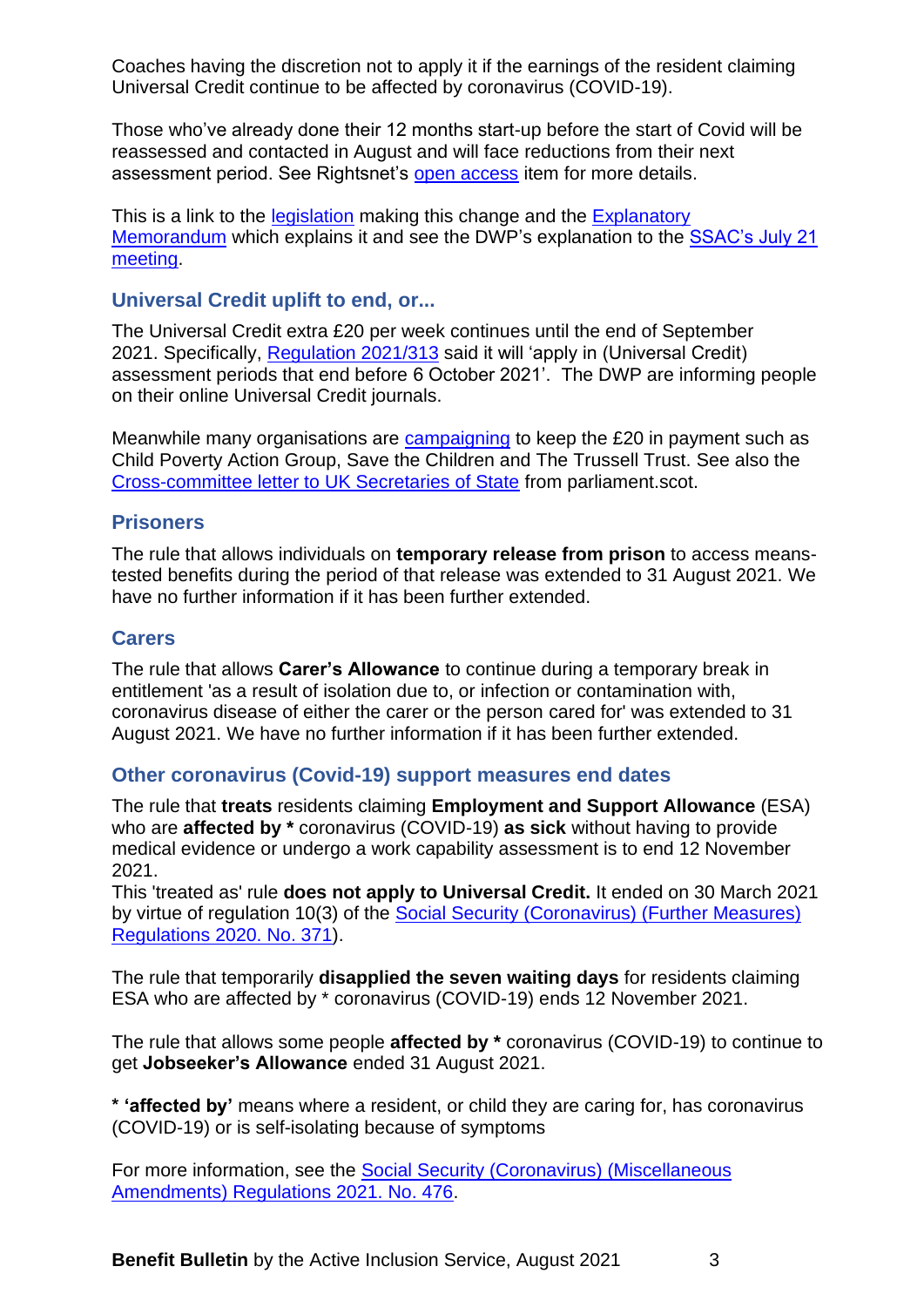#### <span id="page-3-0"></span>**Claimant Commitments and Action Plans reintroduced for ESA Claimants**

The DWP announced in June this would take place in a phased approach.

'We are reintroducing Claimant Commitments (CCs) and Action Plans (APs) for all Employment and Support Allowance (ESA) claimants in a phased approach. Work coaches continue to work with claimants to ensure that CCs and APs are reasonable and tailored for their circumstances…'

'For all new claims to New Style ESA, processed from 26 April 2021, claimants will be required to have an appointment with a work coach and agree a CC before they can receive New Style ESA.'

'For New Style ESA claims processed prior to 26 April 2021, the requirement for an agreed CC and for ESA legacy claimants an AP, will be introduced gradually from 28 June 2021. We will contact claimants to arrange an appointment with a work coach and agree a Claimant Commitment or Action Plan.'

More details in the DWP's [Touchbase 18 June 2021](https://news.dwp.gov.uk/dwplz/lz.aspx?p1=MWrDU1MzY5M1M3OTI0OjAwNEM3NEI5OEM3NjRBRDA0ODhDNEUwMTMxOEQxMkEw-&CC=&p=0)

#### <span id="page-3-1"></span>**Accessing health and disability benefits assessments and the Jobcentre**

Face-to-face assessments have resumed - with safety measures in place - as well as some assessments continuing by telephone and video. See for example, the websites of the service that carries out assessments for most benefits [such as Universal Credit](https://www.chdauk.co.uk/your-assessment)  [and Employment and Support](https://www.chdauk.co.uk/your-assessment) Allowance and for [PIP assessments.](https://www.mypipassessment.co.uk/)

Jobcentres are open but are requesting people only turn up with an appointment or in exceptional circumstances. See the DWP's website page [Coronavirus and claiming](https://www.understandinguniversalcredit.gov.uk/Coronavirus/)  [benefits.](https://www.understandinguniversalcredit.gov.uk/Coronavirus/)

See the last [Benefit Bulletin](https://www.newcastle.gov.uk/services/welfare-benefits/welfare-rights-and-money-advice/information-professionals-and-volunteers#bulletins) on guidance about 'When residents can't undertake a telephone assessment.'

#### <span id="page-3-2"></span>**Kickstart Jobs for 16-24 years old on Universal Credit**

Do you work with young people or have a child who's out of work and claiming Universal Credit? The Kickstart scheme provides six months paid employment along with support to develop employability and work-related skills. To find out more about Kickstart, email the Skills Hub [skillshub@newcastle.gov.uk.](mailto:skillshub@newcastle.gov.uk) Young people can also speak to their Work Coach at the Jobcentre or view a selection of the vacancies on our [Jobs@SkillsHub](mailto:Jobs@SkillsHub) portal by registering at [www.skillshubnewcastle.co.uk](http://www.skillshubnewcastle.co.uk/) 

#### <span id="page-3-3"></span>**Other help in Newcastle**

See the Newcastle City Council pages [Coronavirus information and advice](https://www.newcastle.gov.uk/services/public-health-wellbeing-and-leisure/public-health-services/coronavirus-covid-19) and [Support](https://www.newcastle.gov.uk/services/public-health-wellbeing-and-leisure/public-health-services/coronavirus-covid-19/coronavirus-support-for-people)  [for people](https://www.newcastle.gov.uk/services/public-health-wellbeing-and-leisure/public-health-services/coronavirus-covid-19/coronavirus-support-for-people)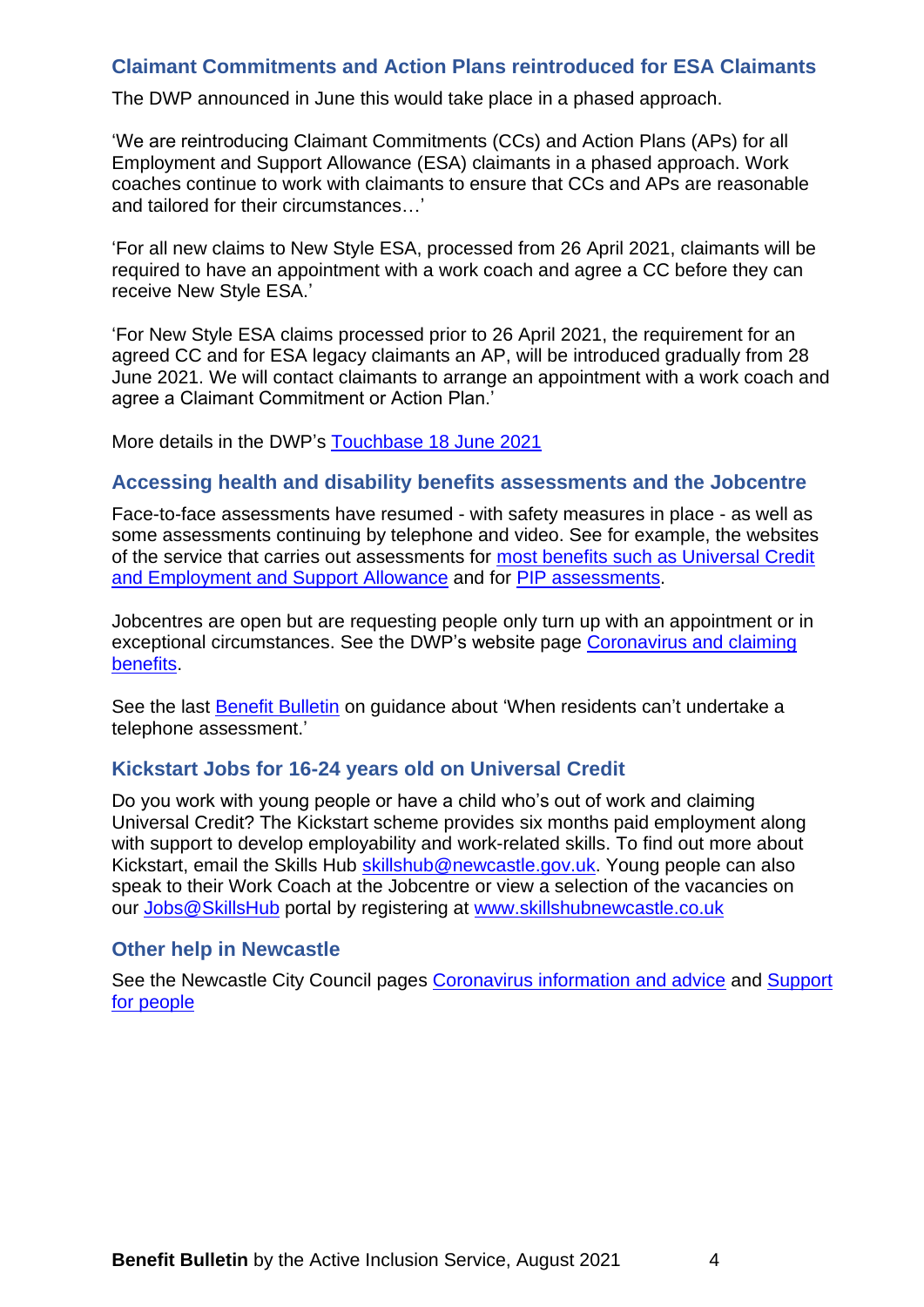## <span id="page-4-0"></span>**Facts and figures – Universal Credit, the benefit cap, foodbanks etc**

#### **Universal Credit**

Universal Credit is replacing six 'legacy benefits' of working age such as Housing Benefit and Tax Credits. In July 2021 there were 35,952 people on Universal Credit in Newcastle. An increase of 458% since April 2017. The roll out of Universal Credit households is 68% complete across the city. It is 61% for Great Britain. See chart below. Statistics are from the [DWP a](http://dwp-stats.maps.arcgis.com/apps/MapSeries/index.html?appid=f90fb305d8da4eb3970812b3199cf489)nd [Parliament.](https://commonslibrary.parliament.uk/social-policy/welfare-pensions/benefits/constituency-data-universal-credit-roll-out/)



#### **The benefit cap**

Latest [DWP figures](https://www.gov.uk/government/collections/benefit-cap-statistics) reported that in Newcastle, benefits of 805 households had been capped. 39 had a benefit cut of between £150 and £250 a week. See our page on the [benefit cap](https://www.newcastle.gov.uk/services/welfare-benefits/welfare-rights-and-money-advice/changes-benefits-system/changes-benefits) and the reasons why it might not apply.

#### **[Food Banks in the UK](https://parliament.us16.list-manage.com/track/click?u=3ad7e4c57a864f07e4db008c4&id=e5da4e265a&e=4045056713)**

The pandemic has led to an increase in food bank usage, particularly amongst families with children. This briefing examines the number of emergency food parcels distributed by food banks over time and across the nations and regions of the UK From [House of](https://parliament.us16.list-manage.com/track/click?u=3ad7e4c57a864f07e4db008c4&id=e5da4e265a&e=4045056713) [Commons library](https://parliament.us16.list-manage.com/track/click?u=3ad7e4c57a864f07e4db008c4&id=e5da4e265a&e=4045056713)

#### **People in poorest areas 'nearly four times more likely' to die from COVID**

Inquiry by **Local Gov** 

#### **Constituency-level data on child poverty**

<span id="page-4-1"></span>Also by the House [of Commons library](https://parliament.us16.list-manage.com/track/click?u=3ad7e4c57a864f07e4db008c4&id=fa99414f69&e=4045056713)

## **New Tribunal Service in Newcastle**

For most benefits, if you are unhappy with a benefit decision, you can ask the DWP reconsider their decision (called a Mandatory Reconsideration). If you do not like that decision, you can appeal to an independent tribunal. Some appeals hearings are still over the phone or by video link but face to face hearings will be at the new Tribunal Service in the Newcastle Civic Centre. More from [gov.uk](https://www.gov.uk/government/news/newcastle-civil-family-and-tribunals-centre-officially-opens-its-doors) and also Safely increasing [capacity in our buildings from 19 July](https://insidehmcts.blog.gov.uk/2021/07/15/safely-increasing-capacity-in-our-buildings-from-19-july)

Also see [How to join Cloud Video Platform \(CVP\) for a video hearing](https://www.gov.uk/government/publications/how-to-join-a-cloud-video-platform-cvp-hearing/how-to-join-cloud-video-platform-cvp-for-a-video-hearing) from the Tribunal **Service** 

**Benefit Bulletin** by the Active Inclusion Service, August 2021 5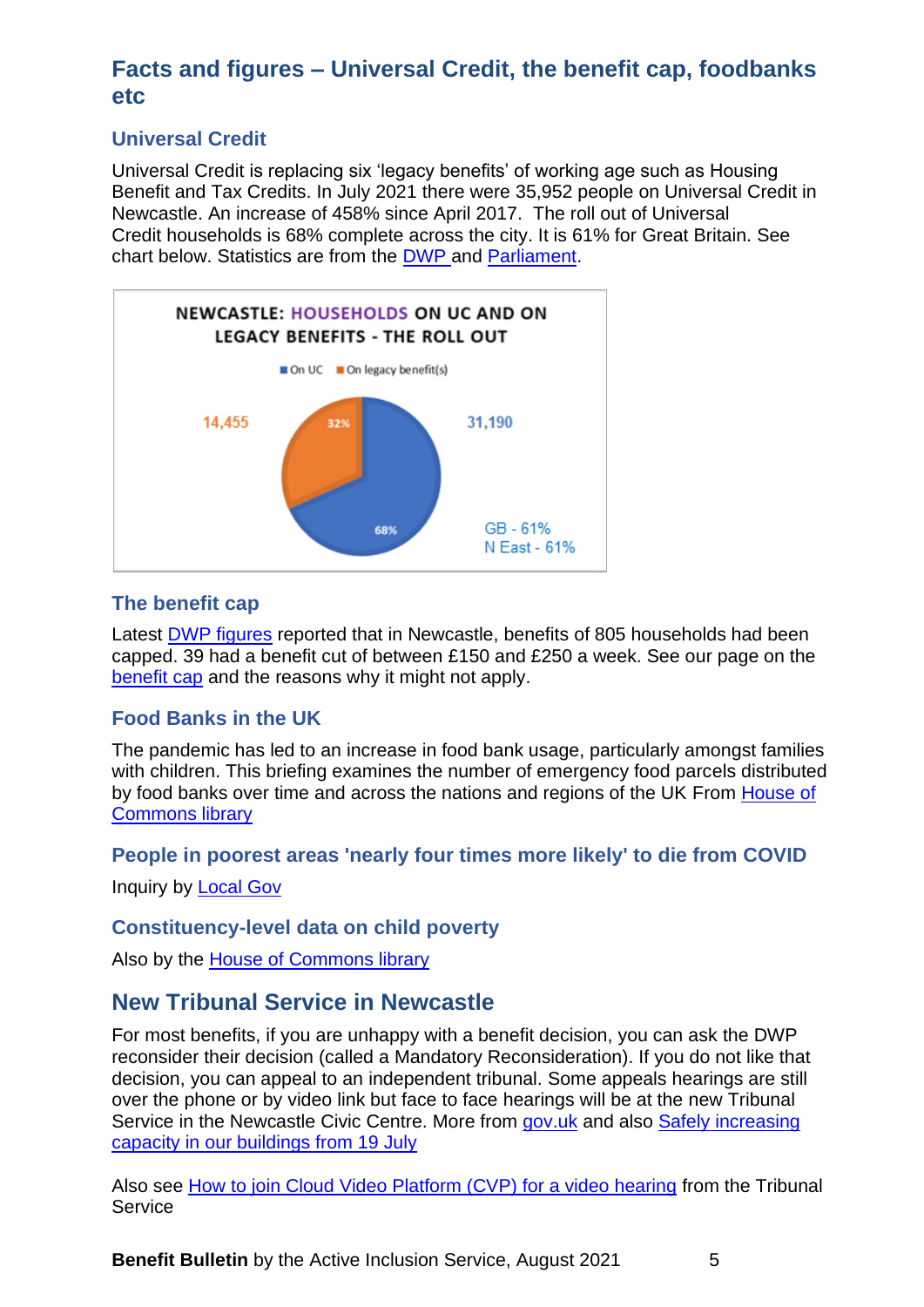## <span id="page-5-0"></span>**Fast-tracked access to benefits for people with terminal illness expanded**

The current Special Rules for Terminal Illness which fast-track benefit applications for those with a terminal diagnosis of six months is to be replaced with a new 12-month, end of life definition.

The change will ensure that people in the final year of their life will receive financial support quicker than they can do at present, at a higher rate through revised Special Rules. The move ensures that clinicians still have discretion and are supported by a realistic and straightforward definition, consistent with current NHS practice.

More information can be found in the press release on [GOV.UK.](https://news.dwp.gov.uk/dwplz/lz.aspx?p1=MtcDU1OTY4M1M4OTI0OjM5RDkzQURGNTA2OTEyMUUyNjE0ODJEQzVGNDcwNjlB-&CC=&w=75741)

Also see a briefing paper by the House of Commons called [Accessing benefits with](https://parliament.us16.list-manage.com/track/click?u=3ad7e4c57a864f07e4db008c4&id=4129fc6970&e=4045056713)  [terminal illness](https://parliament.us16.list-manage.com/track/click?u=3ad7e4c57a864f07e4db008c4&id=4129fc6970&e=4045056713) explores the history of the Special Rules for Terminal Illness, how they work in practice, the debate that surrounds them, and recent developments.

## <span id="page-5-1"></span>**The Post office Card Account is ending**

The Government plan to end the Post Office Card Accounts for accessing benefits and are pushing people to use a bank, building society or credit union account instead.

In their [Touchbase](https://news.dwp.gov.uk/dwplz/lz.aspx?p1=M4ADUyMDEyMDFTMTEzNDo2OTJDNTQ5NjM1MUY1OThCODNGMTZEM0NERDhBMEM0RA%3d%3d-&CC=&p=0) the DWP says: 'Customers can phone the DWP Customer Service centre on 0800 085 7133 to provide new account details for their benefit or State Pension payments.'

However, those '**who are unable to provide a bank, building society or credit union account** will be moved to the DWP voucher-based scheme called the Payment Exception service which provides access to payments via the PayPoint network.

The Payment Exception service payments can also be accessed via the Post Office network from the end of August 2021.

Customers will start to be moved to the Payment Exception service from the end of August 2021 if they haven't yet contacted DWP with new account details.'

<span id="page-5-2"></span>[Find out how and when](https://news.dwp.gov.uk/dwplz/lz.aspx?p1=M4ADUyMDEyMDFTMTEzNDo2OTJDNTQ5NjM1MUY1OThCODNGMTZEM0NERDhBMEM0RA==-&CC=&w=76180) your benefits are paid

## **Bereavement benefit improvements for cohabiting couples – at some stage**

Following challenges in the court, the government have announced it plans to 'extend bereavement support to cohabiting couples with children'.

'Previously, a surviving parent could only claim the financial support if they had been married or in a civil partnership at the time of their spouse or civil partner's death. Under these plans, Widowed Parent's Allowance and Bereavement Support Payments will be extended to surviving cohabiting partners with children who were living with their partner at the time of death.

**Once approved by Parliament,** the changes will apply retrospectively from 30 August 2018, with any backdated payments being made as lump sums.'

See the government [press release](https://www.gov.uk/government/news/cohabiting-couples-to-benefit-from-changes-to-bereavement-benefit-rules?utm_medium=email&utm_campaign=govuk-notifications&utm_source=1466bfa6-bb9c-44b8-8cfa-f63786b23e87&utm_content=daily) and [CPAG advice](https://cpag.org.uk/sites/default/files/files/CPAG-Note-for-parents-on-Siobhan-McLaughlin-case_0.pdf)

**Benefit Bulletin** by the Active Inclusion Service, August 2021 6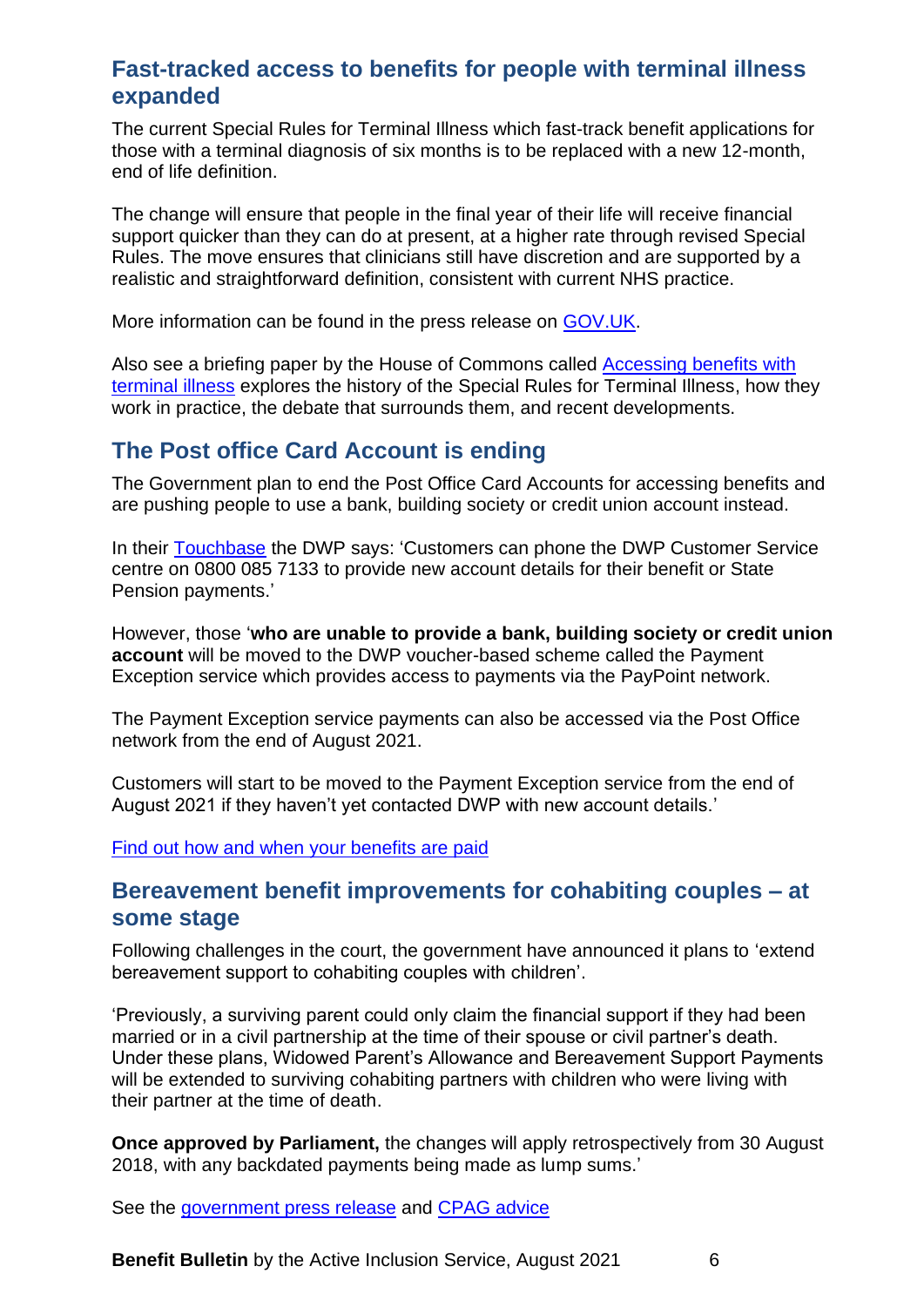## <span id="page-6-0"></span>**EU citizens news**

Free Movement welcomed the Home Office promise 'that people who apply late to the EU Settlement Scheme will, after all, [have their rights protected](https://freemovement.us7.list-manage.com/track/click?u=f9bd6cf96dfcc32f56ee73924&id=a0ce9a1447&e=110fdfc55a) while their application is being considered.' See also [Temporary protection for more applicants to the](https://www.gov.uk/government/news/temporary-protection-for-more-applicants-to-the-settlement-scheme)  [Settlement Scheme](https://www.gov.uk/government/news/temporary-protection-for-more-applicants-to-the-settlement-scheme) from gov.uk

See also [Information and resources to support EU/EEA nationals](https://homeless.org.uk/our-work/resources/working-with-eea-nationals) from homeless link

## <span id="page-6-1"></span>**Take part in the big Health and Disability consultation**

'The health and disability green paper explores how the welfare system can better meet the needs of disabled people and people with health conditions now and in the future, enabling people to live independently and move into work where possible.'

See [Shaping future support: the health and disability green paper](https://www.gov.uk/government/consultations/shaping-future-support-the-health-and-disability-green-paper?utm_medium=email&utm_campaign=govuk-notifications&utm_source=15ccb7b2-ad19-4122-b06d-bafe7acf791b&utm_content=daily) from gov.uk

Z2K have launched a new [campaign action](https://z2k.eaction.org.uk/RespondGreenPaper) which allows people to quickly respond to the Health and Disability Green Paper – with an [Easy Read](https://www.z2k.org/wp-content/uploads/2021/08/Easy-Read-FINAL.pdf) guide for doing so also provided - and to then write to their MP flagging the inadequacy of this Green Paper. 'We would be grateful if you could you share this action with your networks, and use the suggested posts below and attached canvas to share on your socials.'

## <span id="page-6-2"></span>**Two payments in one Universal Credit assessment period**

'DWP has changed its processes so that the Universal Credit system now automatically identifies claimants who receive a second monthly salary payment in one benefit assessment period.

Staff will be able to move the second payment forward to the next assessment period in the system, ensuring the claimant's benefits don't fluctuate from one month to the next due to the system thinking a claimant has received increased wages in one month.' From [DWP Touchbase](https://news.dwp.gov.uk/dwplz/lz.aspx?p1=MJMDUzMDEyMDFTMzEzNDoxNkZFOTZDQkNEMDZDN0M1MzJFNTNFMDZFODcxMjhBNg%3d%3d-&CC=&p=0)

This follows a [Court of Appeal](https://www.bailii.org/ew/cases/EWCA/Civ/2020/778.html) judgement in June 2020 that the government were wrong to take into account two payments of wages in the same Universal Credit assessment period and none in the next period. The government introduced [legislation](https://www.legislation.gov.uk/uksi/2020/1138/made) to rectify this but the DWP initially had to do manual adjustments when the claimant requested it.

## <span id="page-6-3"></span>**DWP full compensation for couple who lost almost £10,000 by claiming Universal credit**

"They should have been protected against being transferred to Universal Credit, on account of being entitled to a severe disability premium (SDP)\*. But the DWP excluded them from that protection, because they were not receiving the SDP at the date they made their UC claim, even though it was later reinstated to cover that date."

"This case may be important for anyone who lost money on transferring to Universal Credit between January 2019 and January 2021 and who was entitled to an SDP at the date of transfer, even if that entitlement was only decided afterwards."

From the article by [Disability Rights UK](https://www.disabilityrightsuk.org/sites/all/modules/civicrm/extern/url.php?u=60881&qid=9759246)

\* The SDP is an extra amount in many of the benefits that Universal Credit is replacing for people getting a disability benefit and other rules.